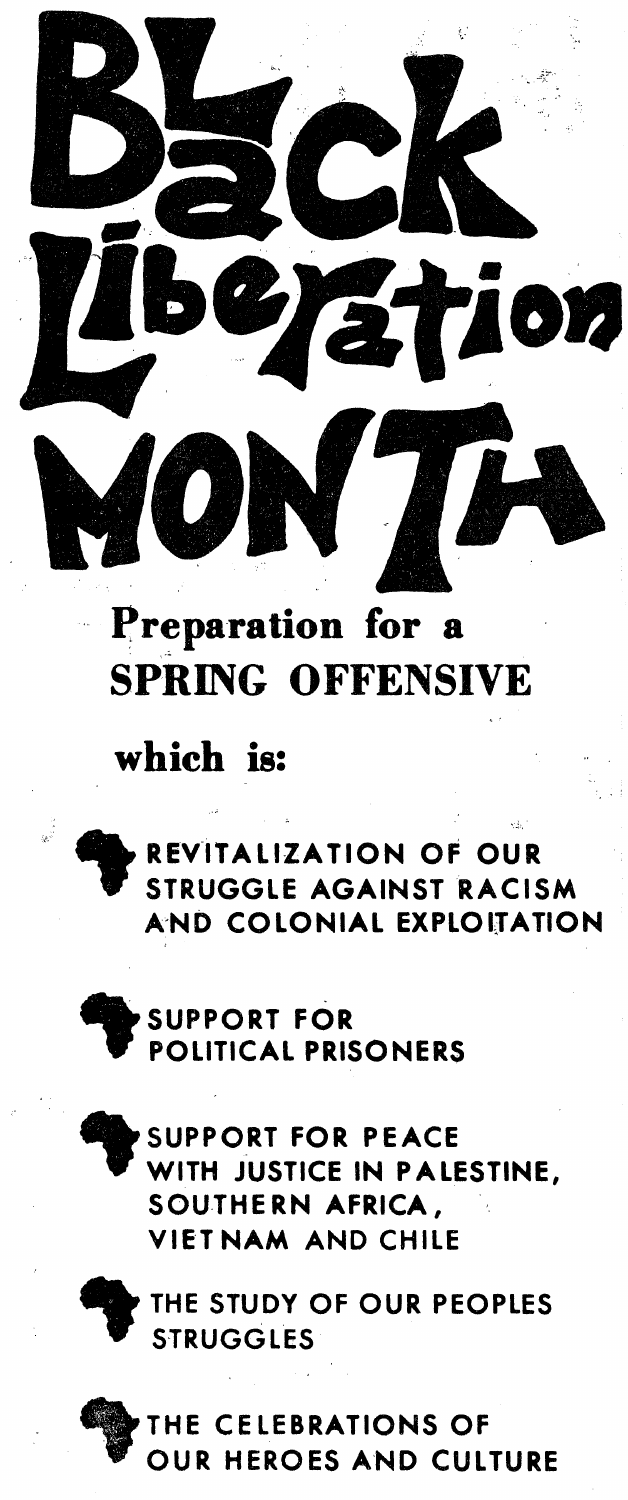$\mathsf{w}\mathsf{H}\mathsf{y}$ DO WE NEED BLACK **LIBERATION** MONTH?



Brother Malcolm *X* gave a basic answer(June 28,1964): "When we send our children to school in this country they learn nothing about us other than" that we used *io*  be cotton-pickers. Every little child going to school thinks his grand-<br>father was a cottonpicker. a cottonpicker. Why, your grandfather was Nat Turner, your grandfather was Toussaint L'Ouvêrture f your grandfather was Hannibal. Your grandfather was some of the greatest Black people who walked on this earth. It was your grand -<br>fathers hands who forged fathers hands civilization and it was your grandmothers hands who rocked the cradle of civilization. But the textbooks tell our children nothing about the great contributions of Afro-Americans to the growth and development of this country."

(Quiz? Do you know the great heroes mentioned by Malcolm? Nat Turner, Toussaint L'Ouverture, Hannibal)





1 BY KNOWING YOUR HISTORY.

• In 1970, the Tennessee General Assembly passed a law stating that all school districts should expose their students to Black history and the contributions of Black people to the U.S. and to the world.

• Understanding the history of Black people in Nashville, in the U.S., in Africa, in the Caribbean, in the world, is an important step in the pursuit of the full and correct knowledge that will help us in building selfrespect ·and a better society.

## *Suggested reading for*  BLACK LIBERATION MONTH

THE CHOICE: The issue of Block survival in America by SAMUEL F. YETTE BLACK BOURGEOISIE by E.FRANKLIN FRAZIER

BLACK RAGE by W.H. GRIER and P.M. COBBS

CAPITALISM AND SLAVERY by ERIC WILLIAMS

THE MYTH OF BLACK CAPITALISM by EARL OFARI

THE NEGRO CHURCH IN AMERICA by E. FRANKLIN, FRAZIER

AFRICA MUST UNITE by KWAME NKRUMAH

HOW EUROPE UNDERDEVELOPED AFRICA by WALTER RODNEY

AVAILABLE AT  $\text{TIMBUKTU}$  *Market of New Africa* 

1821 JEFFERSON ST. . NASHVILLE, TN.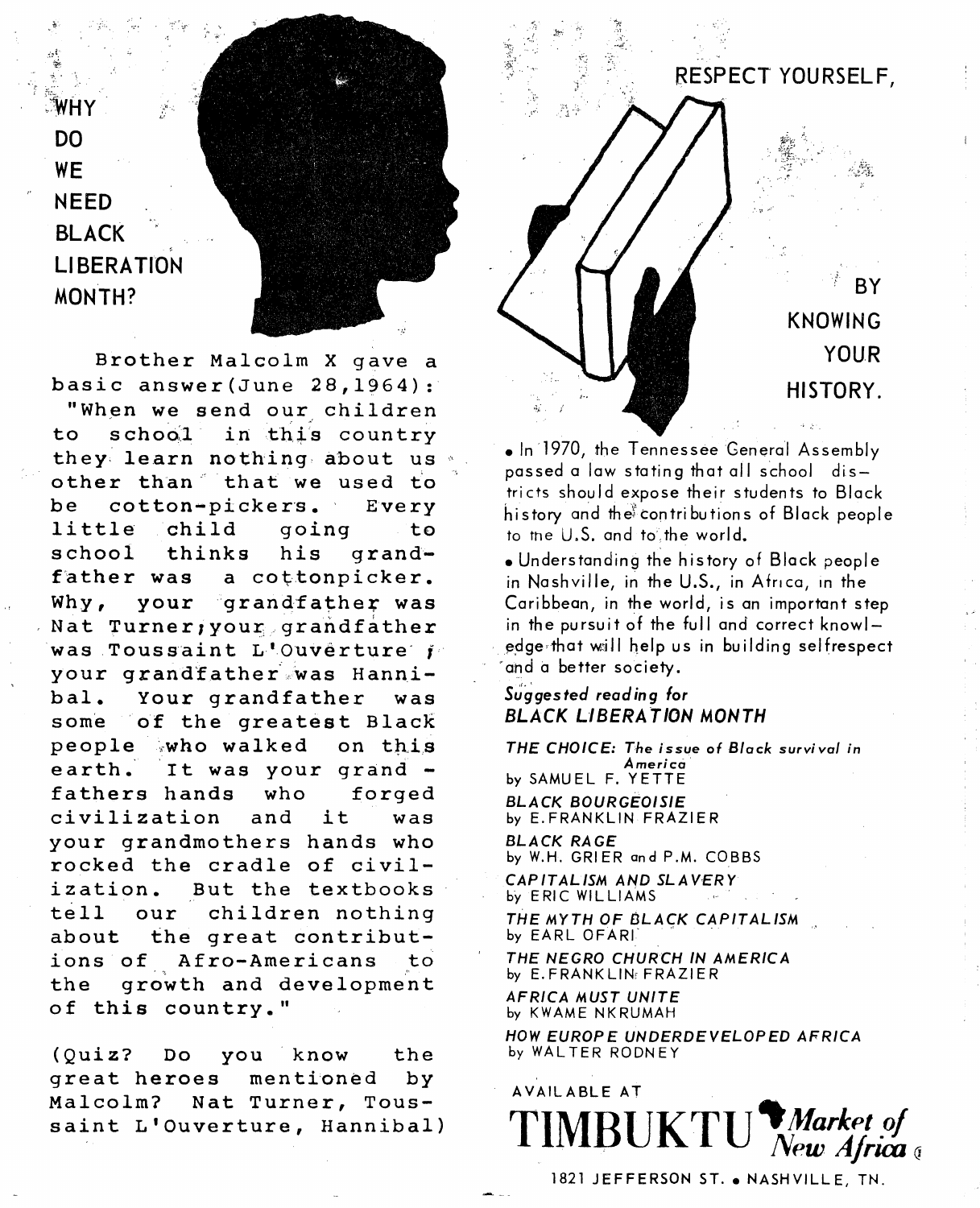

Peoples College Press